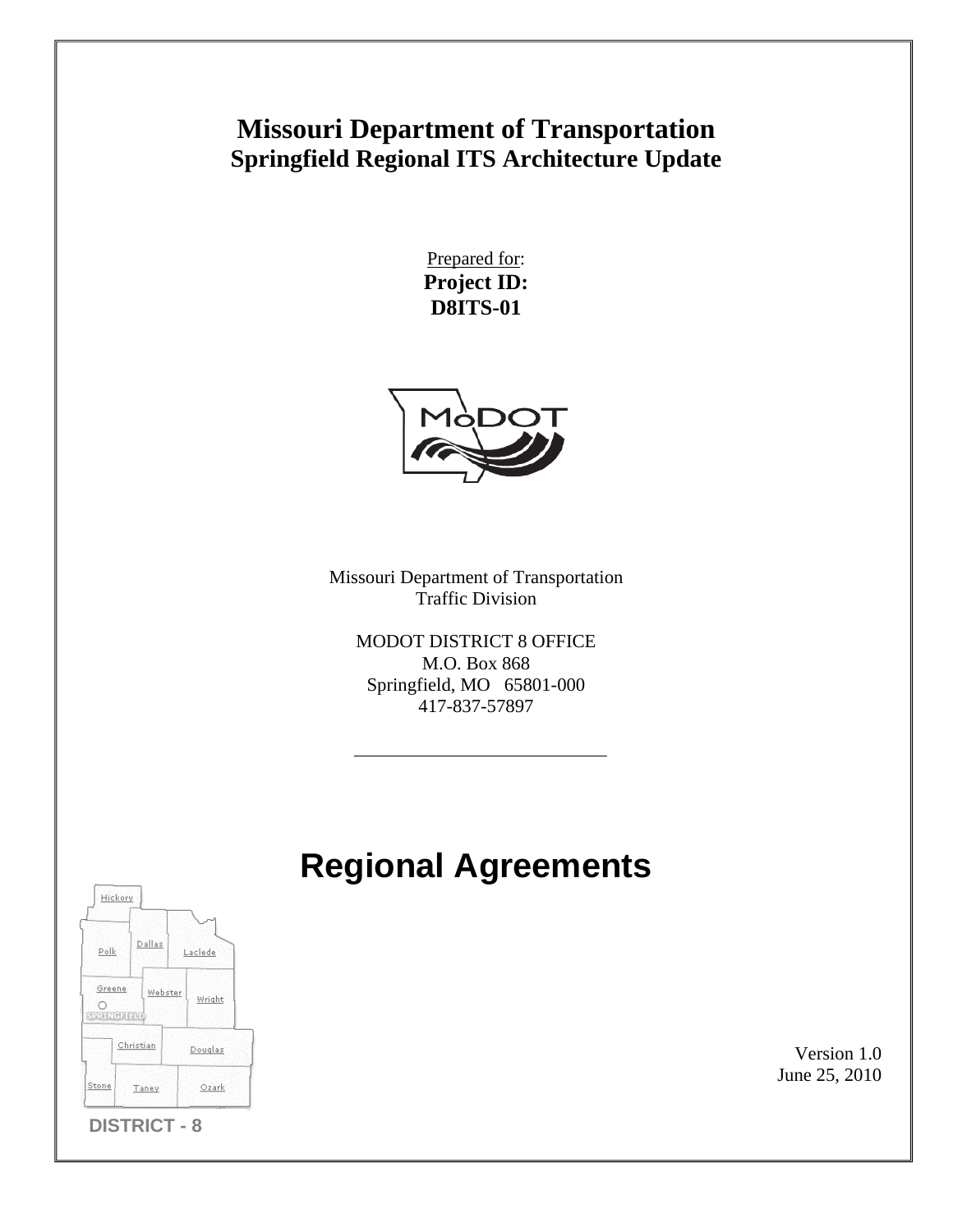## **Missouri Department of Transportation Springfield Regional ITS Architecture Update**

"Regional Agreements"

June 25, 2010

Prepared by: **Missouri Department of Transportation** 

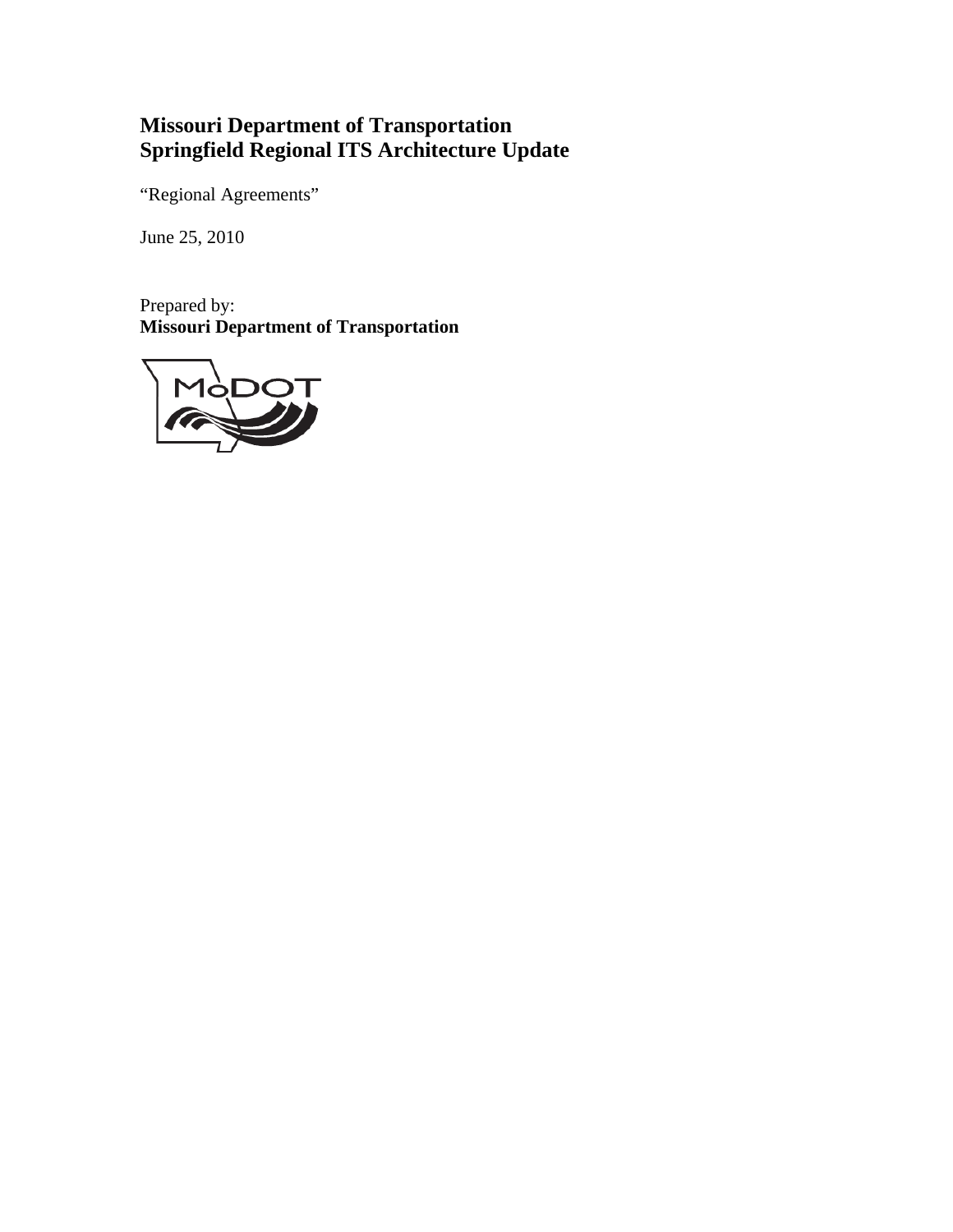## **Agreement Summaries**

**1. Agreement Name: ITS Planning Document for Springfield Region**  Project Number: Contract No. 99-141 Date: May 25, 1999 Partner Agencies: Missouri Highway and Transportation Commission; City of Springfield, Missouri Lead Stakeholder: City of Springfield, Missouri Type of Agreement: Interagency Agreement Description: The agreement established the cost sharing responsibilities between the City and the Commission for consulting services required for developing the ITS planning document, including enhancements to the existing system, for the Springfield region. The agreement was for the equal sharing of costs between the City and the Commission for the development of the ITS planning document for the Springfield urban area. No costs were shown in the agreement.

### **2. Agreement Name: Partnership Agreement for the Integration Component of the ITS Deployment Program for Springfield**

Project Number: ITS-0029(801)

Date: October 11, 2000

Partner Agencies: Federal Highway Administration; Missouri Department of Transportation; City of Springfield; City of Branson Lead Stakeholder: Missouri Department of Transportation

Type of Agreement: Partnership, Memorandum of Understanding Description: FHWA provided federal assistance to the State of Missouri for ITS projects in Springfield. The specific ITS activities included incident response and congestion management, development of ITS architecture (user requirement definitions, system requirements, and system architecture), and the development of an implementation phasing plan for the Springfield and Branson systems. The project stipulated that the state develop a Memorandum of Understanding (MOU) executed by the partner organizations. The federal share for the project was 50%, with the federal contribution not to exceed \$786,421.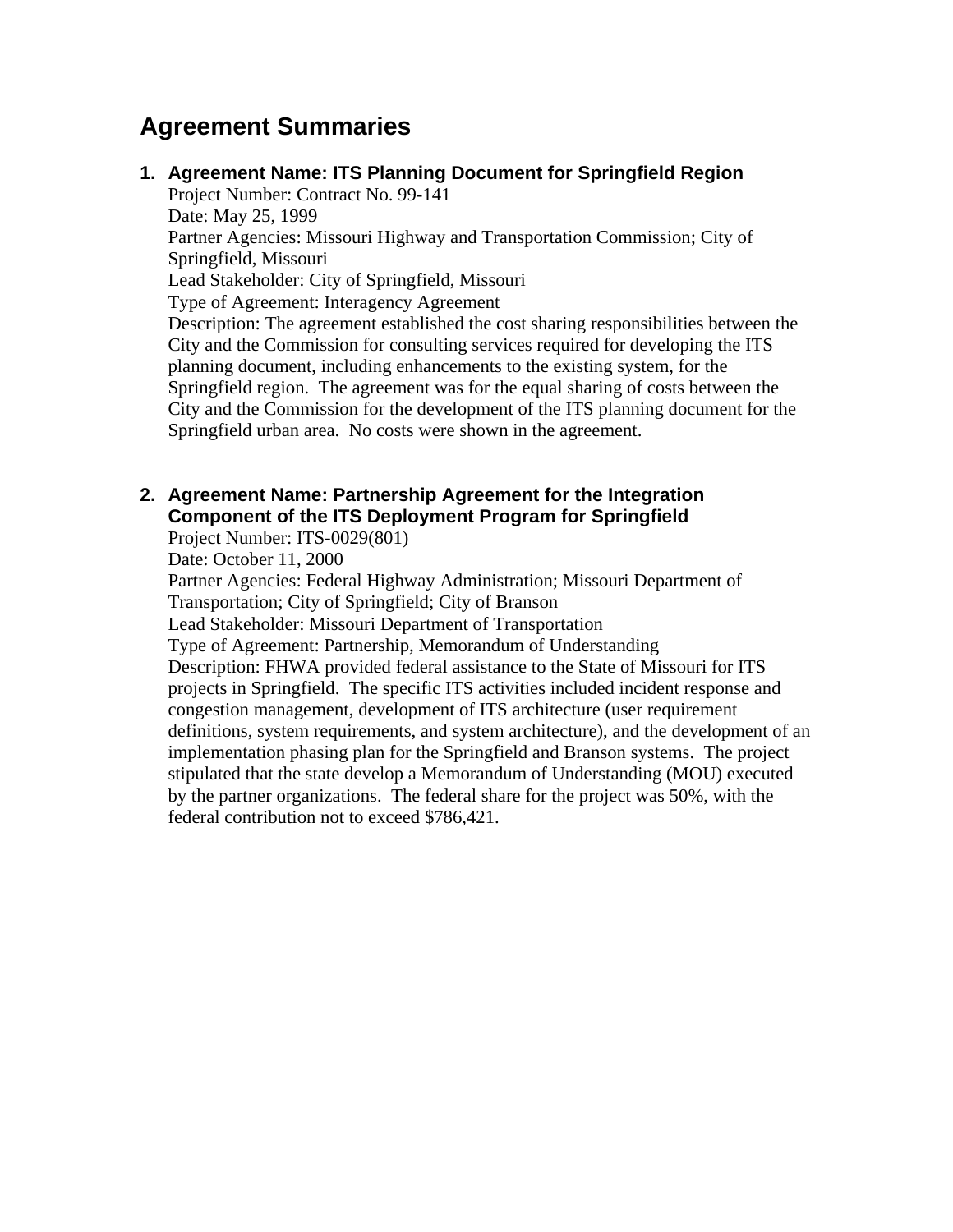#### **3. Agreement Name: ITS Preliminary Design (System Engineering Process) for Springfield Region**

Project Number: FY 2000 Earmark ITS-0029(801) Date: January 10, 2001 Partner Agencies: Missouri Highway and Transportation Commission; City of Springfield, Missouri Lead Stakeholder: City of Springfield, Missouri Type of Agreement: Interagency Agreement Description: The agreement established the cost sharing responsibilities between the City and the Commission for the preparation of the ITS preliminary design (system engineering process) documents for the Springfield Region, enhancements to the Springfield and Branson system, and the development of the Branson/Springfield interconnect system. The agreement was for the equal sharing of costs (each partner's share was \$151,500) for consulting services required for the preliminary design.

#### **4. Agreement Name: Partnership Agreement for ITS Integration Projects and Rural Deployment Projects**

Project Number: ITS-0129(801)

Date: September 19, 2001

Partner Agencies: Federal Highway Administration; Missouri Department of Transportation

Lead Stakeholder: Missouri Department of Transportation

Type of Agreement: Partnership, Memorandum of Understanding Description: FHWA provided federal assistance to the State of Missouri for specific ITS activities and to maximize the involvement of the State and other project participants in the ITS program. The specific ITS activities include software development (CAD, signal, congestion and incident management, Branson TRIP communication, and ATIS), frameware and hardware to support the software, deployment of VMB's, detectors, and communication hardware for Branson TRIP and CAD systems, software testing and integration, fiber optic installation for Regional communication, and a CCTV system upgrade. The project stipulated that the state develop a Memorandum of Understanding (MOU) executed by the partner organizations (which was attached as Appendix C). The federal share for the project was 50%, with the federal contribution not to exceed \$595,211.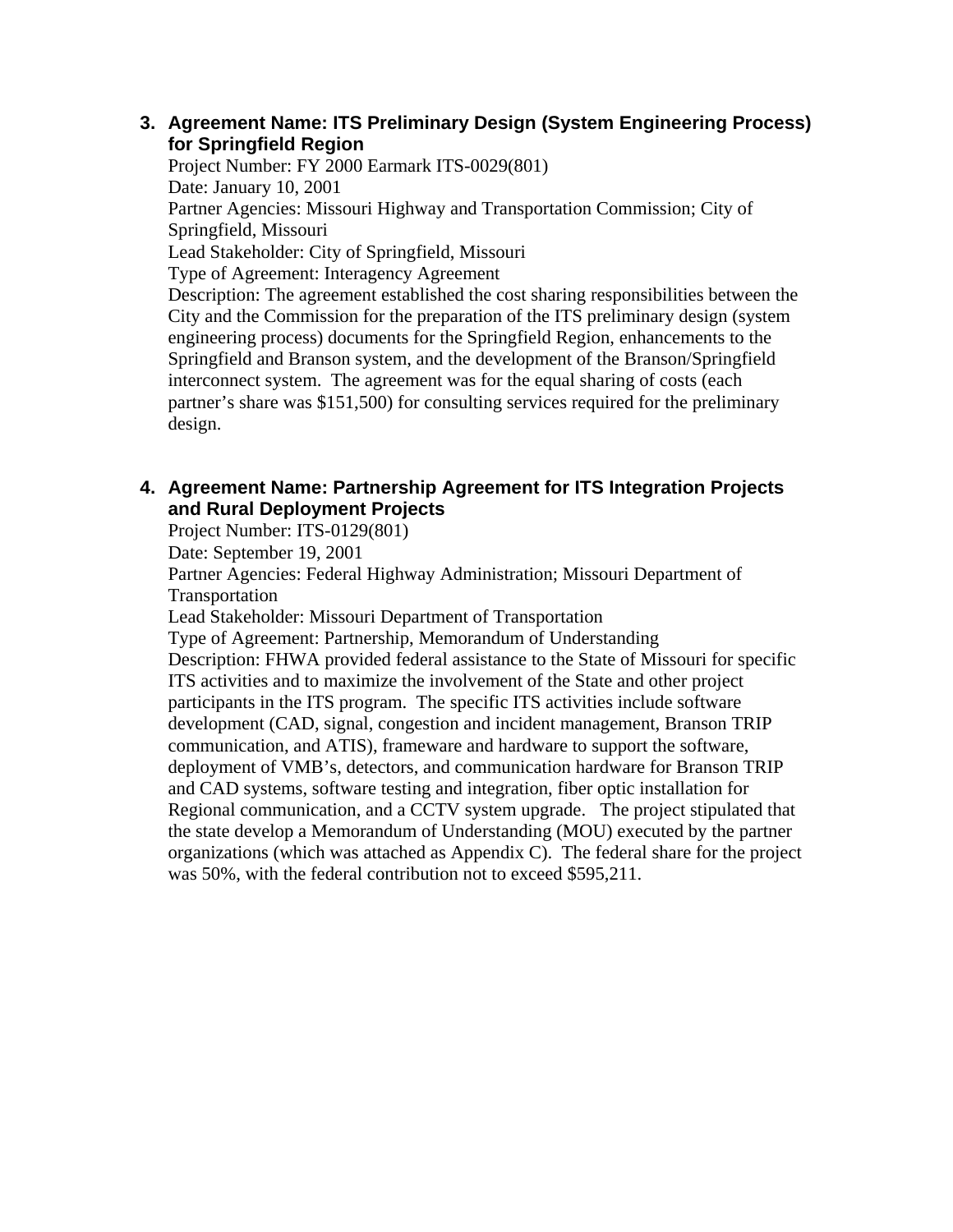#### **5. Agreement Name: Federal Aid Project Agreement**

Project Number: ITS-0329(801) Date: July 9, 2003 Partner Agencies: Federal Highway Administration; Missouri Department of Transportation - District 8 Lead Stakeholder: Missouri Department of Transportation - District 8 Type of Agreement: Funding

Description: FHWA obligated funds to the Missouri Department of Transportation Intelligent Transportation Systems (ITS) Program specifically for integration activities in the Springfield Region. The federal share for the project was 100% and the total project allocation was \$1.49 million dollars.

**6. Agreement Name: Springfield-Branson Regional Advanced Traffic Management System Deployment (Deployment and Support Services)** 

Project Number: FY 2001 Earmark ITS-0129(801)

Date: February 10, 2005

Partner Agencies: Missouri Highway and Transportation Commission; City of Springfield, Missouri

Lead Stakeholder: Missouri Highway and Transportation Commission Type of Agreement: Interagency Agreement

Description: The agreement established the cost sharing responsibilities between the City and the Commission for the development, deployment, and support of the Springfield-Branson Regional Advanced Traffic Management System (ATMS). The project consisted of review of existing ITS initiatives, concept of operations review and update, communications link with Branson TRIP, ATMS development, and operation/maintenance development. The agreement was for the equal sharing of costs (each partner's share was \$119,042) for the consulting services required for the development, deployment and support of the Regional ATMS.

#### **7. Agreement Name: ITS Program Design and Integration of the Springfield Regional Transportation Management Center (TMC) and Field Deployment Project**

Project Number: FY 2004 Earmark ITS-0429(801)

Date: July 28, 2005

Partner Agencies: Missouri Highway and Transportation Commission; City of Springfield, Missouri

Lead Stakeholder: City of Springfield, Missouri

Type of Agreement: Interagency Agreement

Description: The agreement established the cost sharing responsibilities between the City and the Commission for the design and integration of a new Regional

Transportation Management Center (TMC) located in downtown Springfield,

Missouri and the deployment of field devices with the Springfield urban area. The field devices included CCTV, DMS, system detection, and communication